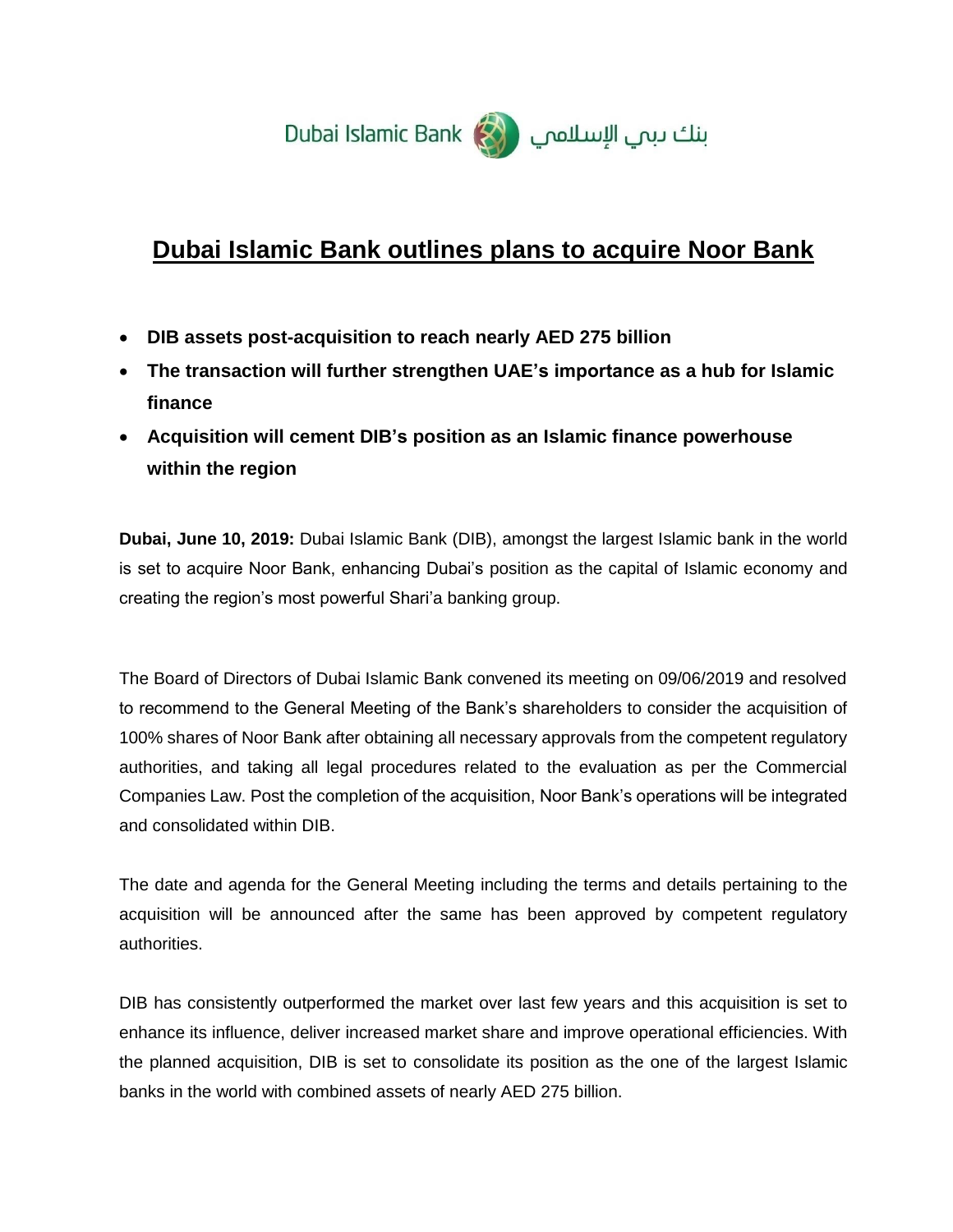The UAE is recognized as sitting at the epicenter of the Islamic economy and this announcement, in addition to supporting the nation's economic agenda, will further strengthen Dubai's role as a global hub for Islamic finance, allowing greater investment and growth in key sectors driving Dubai and the UAE.

### **H. E. Mohammed Al Shaibani, Chairman of DIB, commented:**

"DIB has enjoyed unparalleled success over recent years, the result of a successful strategy that has seen the bank outperform the market and play a pivotal role in establishing the UAE as a global hub for Islamic finance. This acquisition is another step in our plans to expand in the region and beyond.

"Innovation and service excellence sit at the very heart of our business and this will continue as we build scale through this acquisition and develop fresh new ways to improve the banking experience for our customers. In addition, this announcement will provide opportunities for economic growth and prosperity across the region, ensuring that the UAE's financial sector remains at the forefront of the Islamic economy.

# **Dr Adnan Chilwan, GCEO, Dubai Islamic Bank, commented:**

"The acquisition of Noor Bank is in line with our disciplined yet flexible growth strategy which strikes the perfect balance between market dynamics and shareholder interest. We have always been open to both organic and inorganic growth as long as profitability and returns are protected and this transaction is no different. The economics of the deal will allow us the opportunity to capitalize on synergies, notably cost efficiencies, digitization, product and business development and most importantly the customer experience.

"We are confident that this acquisition will build upon the already strong foundations we have established and accelerate our growth in the sector. Islamic finance is increasingly acknowledged as a viable alternative to conventional banking and, through this acquisition, we believe that we can geometrically accelerate the growth and popularity of Shari'a compliant finance across the region and beyond.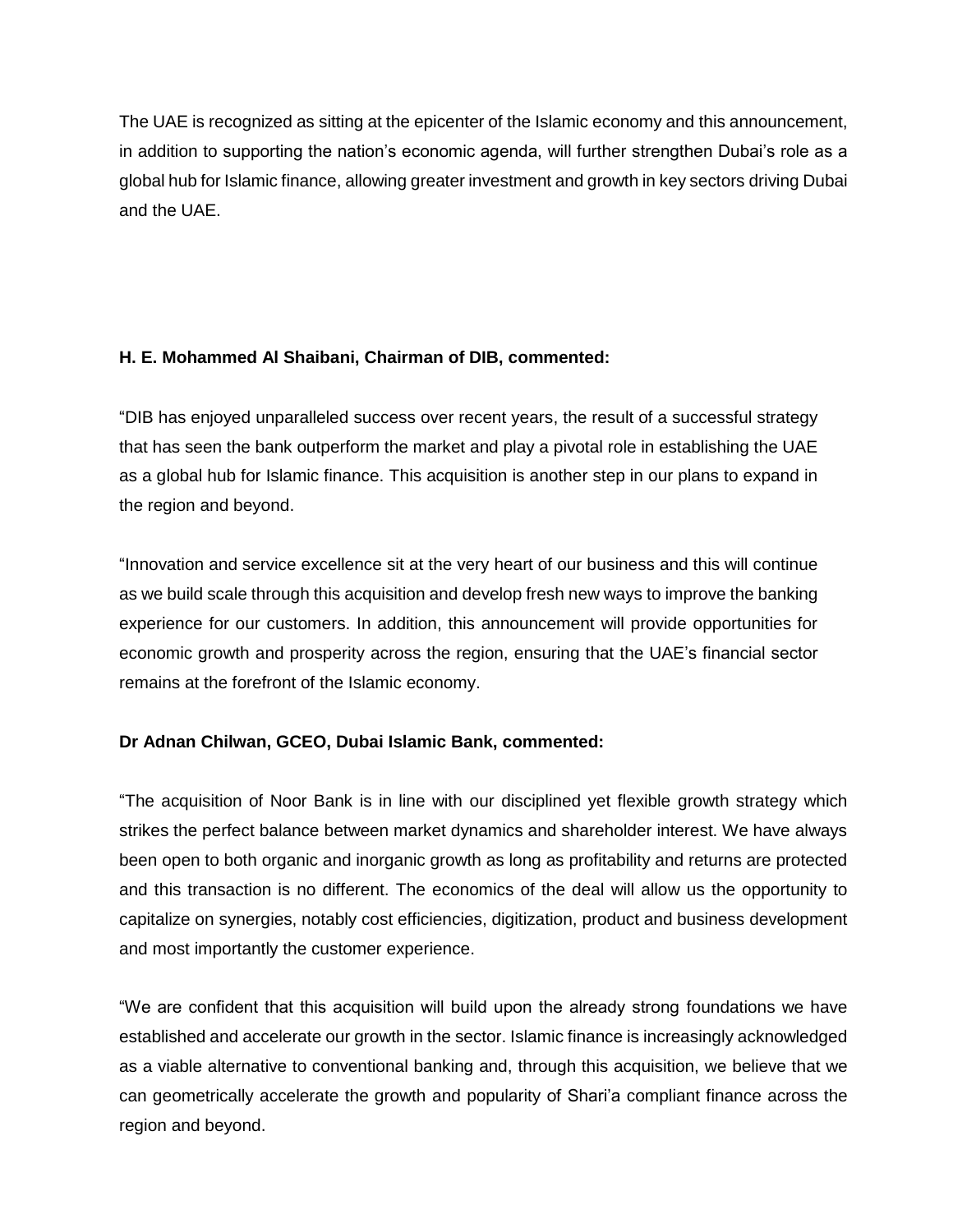"With a strong track record and a robust platform, the future can only be positive with the additional scale and reach that we will gain as a consequence of this acquisition. Our focus will remain on providing the highest standards of service and we are committed to integrating the two operations as quickly and effectively as possible in order to provide a seamless experience for our increased customer base.

"This scale will provide greater efficiencies and reduce our operational costs. However, we recognize the importance of maintaining strong governance and will be working tirelessly to embed robust compliance across the group to ensure that our customers, business partners and regulators enjoy the utmost confidence in the new combined operation."

# **HOW THIS ACQUISITION SUPPORTS OUR STRATEGY?**

The acquisition of Noor Bank further cements DIB's position as one of the largest and most influential Islamic finance institutions globally, with a long-established track record of financial success, a clearly defined strategy and a robust balance sheet. Whilst Islamic finance has continued to grow at an unprecedented pace, DIB's organic and inorganic growth strategy will remain aligned to greater innovation and progression of this already fast growing business model.

Cost efficiencies, as a result, of the acquisition are expected to contribute to profitability and allow the bank to capitalize on more competitively priced products and services across an increasingly diversified portfolio. Similarly opportunities to drive innovation and accelerate the Group's digitization program are also expected.

# **A BRIGHT FUTURE FOR DIB**

DIB remains amongst the fastest growing financial institutions in the country and one of the most progressive Islamic banks in the world. To continue this meticulously articulated profitable growth strategy, requires scale and associated economies. The new size and scale will allow DIB to expedite its strategy to connect the dots from Far east, sub-continent, and East Africa with Dubai as the hub with new markets and locations opening up for one of the most powerful Islamic bank in the world.